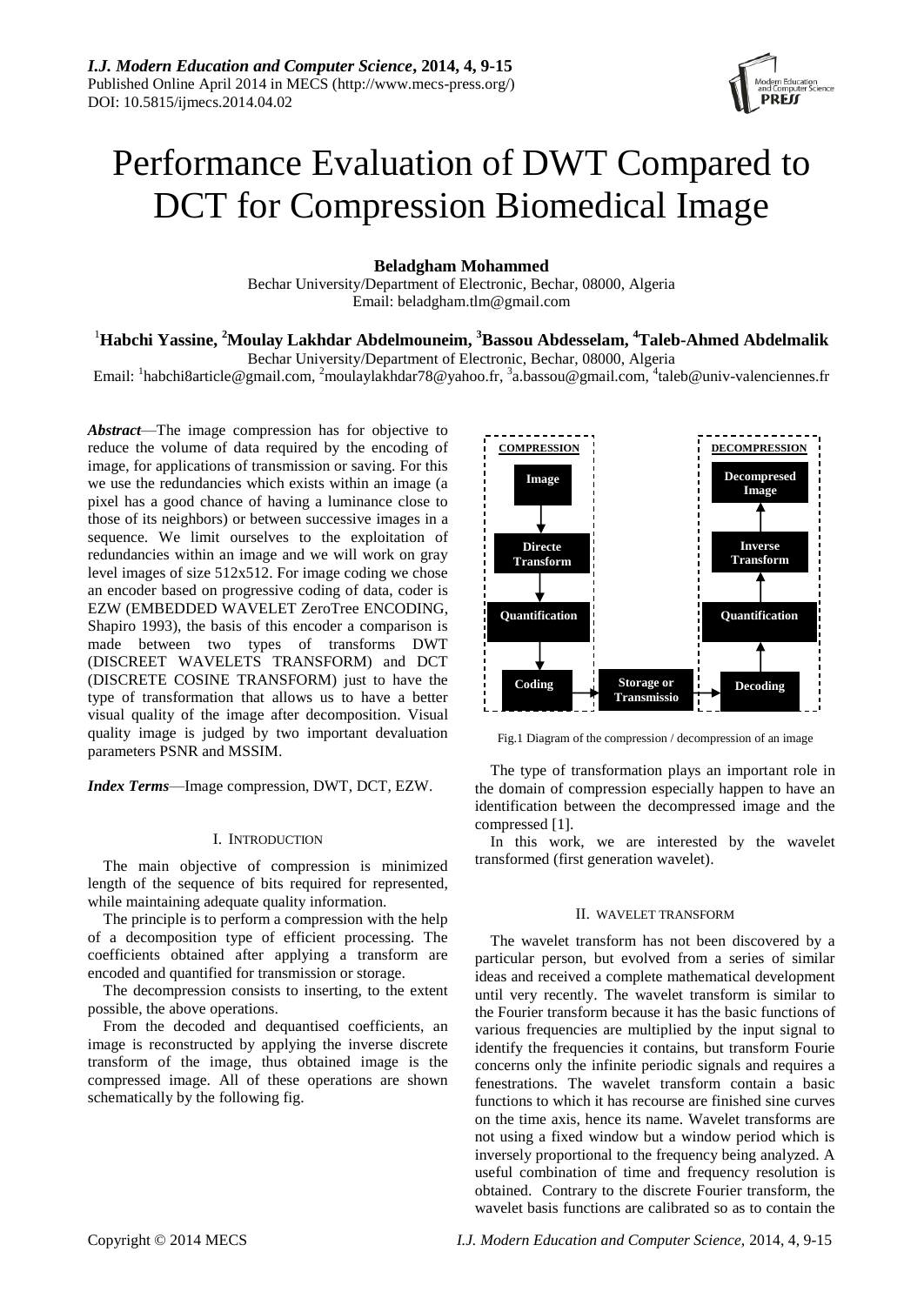same number of cycles with respect to the frequency. In consequence their ability frequency discriminator is a constant proportion of the central frequency , the wavelet transform in the frequency domain divided octave bands instead of the same width Fourier transform.



Fig.2 (a).Fourier transform, (b). Wavelet transform

Wavelet transform shows their importance in several application domain such as filtering and compression etc. and this type of transformation has been successfully used in audio and in virtual montage system in video as well as other areas such as radiology and geology. In image, the wavelet transform does not show the apparition blocks found with coding based DCT during heavy debit reductions effect. The wavelet transform is naturally a multiresolution transform that allows a configurable decoding [2][3][4].

The following figure shows the different stages of wavelet compression and decompression.





Fig.3 Stages of compression(a) / decompression(b) using wavelet transform

### III. ENCODEUR EZW

When the transformation and quantization performed, there is a finite sequence  $\hat{x}$  of elements belonging to a finite set of symbols  $S$ . The purpose of coding is to represent the best example of a sequence of 0 and 1; it is now code  $\hat{x}$  as efficiently as possible.

In general this means that the more economically possible is to say, minimizing the quantity of information used to describe this group. This is the main purpose of data compression. This objective is conventional and widely studied in information theory. There are many ways to construct a code.

One idea is to encode each symbol *S* using binary word of fixed length code (fixed length code). Thus, a sequence of 0 and 1 is obtained of  $\hat{X}$  encode. From the standpoint of compression, this method hardly provides interest.

A second idea is to exploit that X contains a large quantity of null values. It is then encoded with shorter sequences the most frequent symbol (variable length code). This reduces the quantity of information needed to represent X. This method combined with Huffman coding type.

A third idea, decisive for the use of wavelets in image compression, is to exploit a fundamental way the tree structure of the wavelet decomposition, some encoder developed in the years 1993-2000 using this idea, in particular the EZW coding algorithm due to SHAPIRO, which we will interest.

The EZW algorithm (EMBEDDED WAVELET ZeroTree ENCODING) is based on wavelet decomposition, this decomposition transforms into a set of coefficients of large average approximation and detail coefficient, which on average always increase with scale. The multi-resolution and the local aspect of the wavelet decomposition, allow to link, at least locally, the coefficients across scales decomposition. The central idea of the EZW algorithm is to exploit the inter-scale dependence of these coefficients to perform encoding. Specifically, it linked a detail coefficient of the coarsest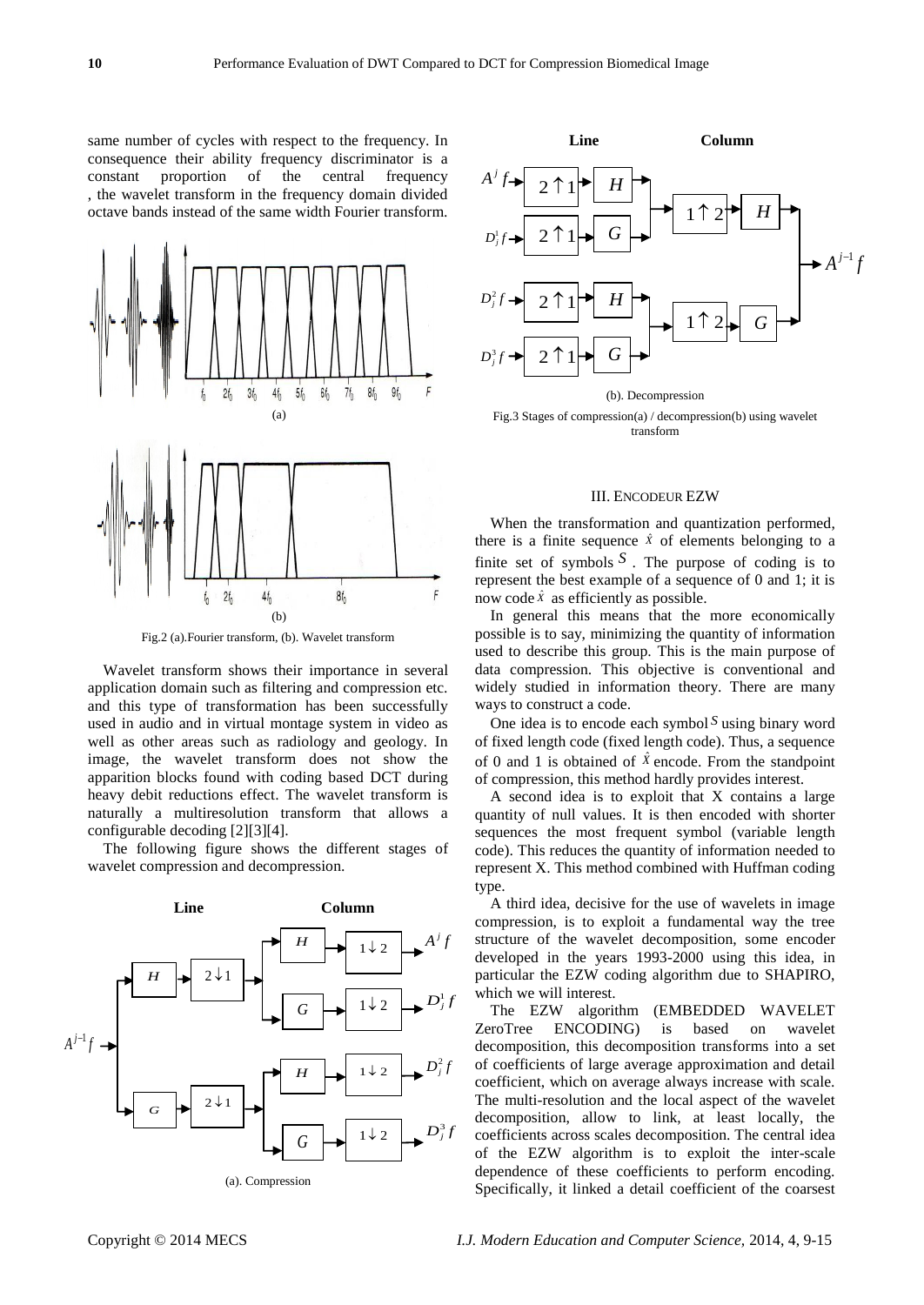level  $J$  to level four descendants  $J-1$ , and so follows up to level 1. The corresponding tree is shown in the following figure:



Fig.4 Trees related coefficients across scales

The detail coefficients of wavelet-decomposition are then aggregated across scales by quaternary trees whose roots are located in the higher scale. A zerotree is a quadtree which all the coefficients are, in absolute value, lower than the coefficients of the root. The basic idea of the EZW algorithm is to exploit the decrease of coefficients across scales and the strong probability of having zerotree. When the root of the coefficient is less than a fixed threshold, all other recess are below this threshold and the entire tree can be encoded by one symbol. When the wavelet decomposition generates, the EZW algorithm perform several successive approximations by quantization of coefficients. The idea is to go several times the following coefficients. Each parcour consists of two steps. At first, the main step, they are compared to a threshold to be classified and possibly coded. The second step is a refinement. At each step the threshold decreases, thereby refine approximations. The order of coefficients is important. To take advantage of zero trees, it is necessary to read the coefficients starting with those of the large scales. Each coefficient is analyzed before and his descendants. Several possibilities exist.



Fig.5. Two order parcoures possible for coefficients

If the following thresholds are not predetermined it must be sent to the decoder. But in general, a thresholding is used: the threshold and each of the following steps are initialized by dividing the two current threshold. This method allows direct work on writing binary coefficients. [5][6][7]

## IV. QUALITYEVALUATION PARAMETER

The Peak Signal to Noise Ratio (PSNR) is the most commonly used as a measure of quality of reconstruction in image compression. The PSNR were identified using the following formulate:

$$
MSE = \frac{1}{M.N} \sum_{i=0}^{M-1} \sum_{j=0}^{N-1} \left[ I(i, j) - \hat{I}(i, j) \right]^2
$$
 (1)

Mean Square Error (MSE) which requires two MxN gray scale images  $I$  and  $\hat{I}$  where one of the images is considered as a compression of the other is defined as:

• The PSNR is defined as:

$$
PSNR = 10. \log_{10} \frac{\left(2^{R} - 1\right)^{2}}{MSE} \left[ \text{dB} \right]
$$
 (2)

Usually an image is encoded on 8 bits. It is represented by 256 gray levels, which vary between 0 and 255, the extent or dynamics of the image is 255.

## • The structural similarity index (SSIM):

The PSNR measurement gives a numerical value on the damage, but it does not describe its type. Moreover, as is often noted in [8], [9], [10], it does not quite represent the quality perceived by human observers. For medical imaging applications where images are degraded must eventually be examined by experts, traditional evaluation remains insufficient. For this reason, objective approaches are needed to assess the medical imaging quality. We then evaluate a new paradigm to estimate the quality of medical images, specifically the ones compressed by wavelet transform, based on the assumption that the human visual system (HVS) is highly adapted to extract structural information. The similarity compares the brightness, contrast and structure between each pair of vectors, where the structural similarity index (SSIM) between two signals x and y is given by the following expression:

$$
SSIM(x, y) = 1(x, y)c(x, y)s(x, y)
$$
 (3)

Finally the quality measurement can provide a spatial map of the local image quality, which provides more information on the image quality degradation, which is useful in medical imaging applications. For application, we require a single overall measurement of the whole image quality that is given by the following formula:

$$
MSSIM(I, \hat{I}) = \frac{1}{M} \sum_{i=1}^{M} SSIM(I_i, \hat{I}_i)
$$
 (4)

Where  $I$  and  $\hat{I}$  are respectively the reference and degraded images,  $I_i$  and  $\hat{I}_i$  are the contents of images at the i-th local window.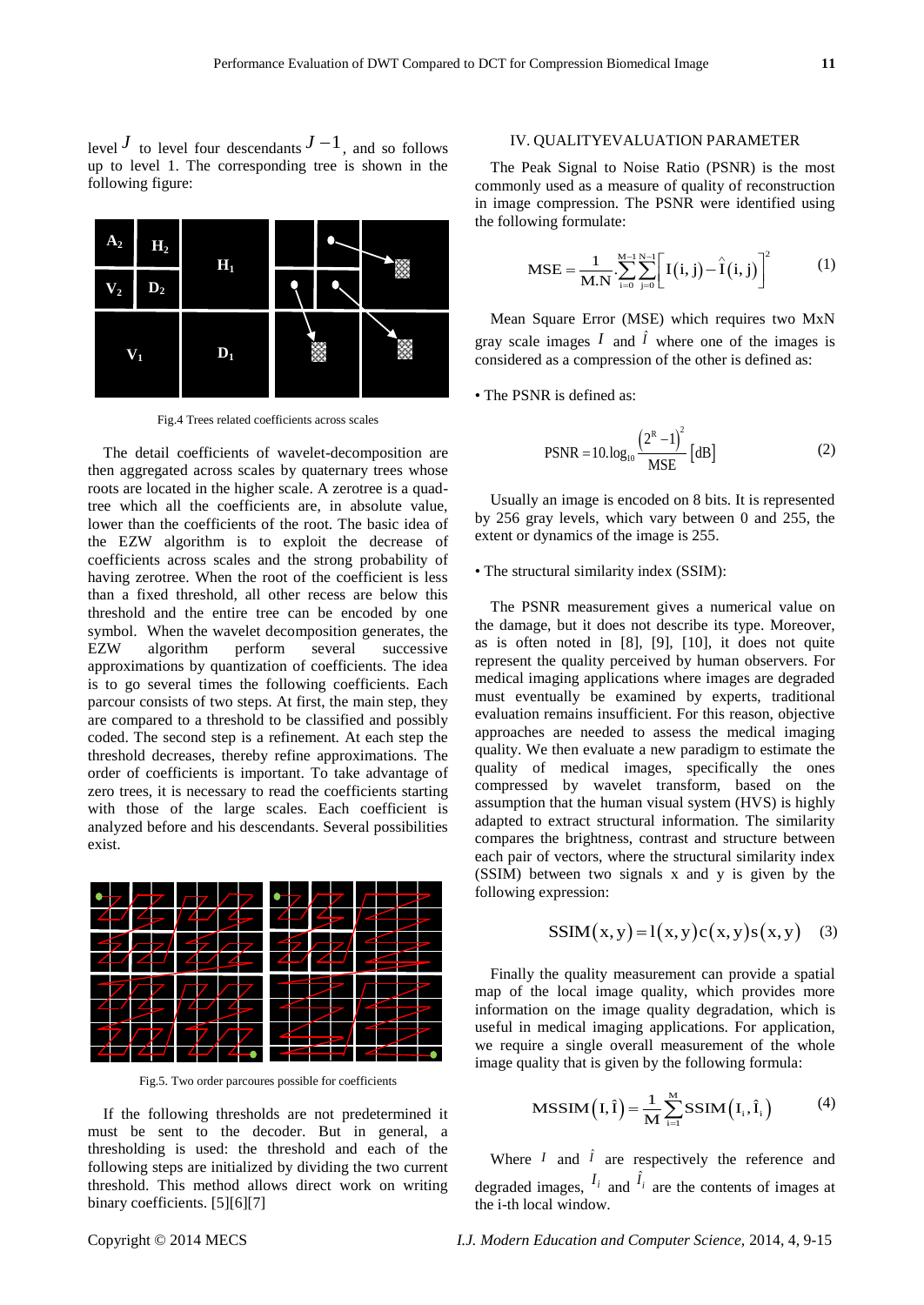M : the total number of local windows in image. The MSSIM values exhibit greater consistency with the visual quality.

## V. RESULTS AND DISCUSSION

In this article, we give numerical experiments to test our compression method. For this reason we opted for a set of medical images (MRI, CT, ECHO and TOREX) gray scale coded on 8 bits per pixel. The importance of our work lies in the possibility of reducing the bit rate for which the image quality remains acceptable. Estimates and judgments of compressed image quality are given by the PSNR evaluation parameters and the MSSIM similarity Index.

For each application we vary bit rate and calculate the PSNR and MSSIM. The results obtained are given in Table1 and Table2.



Fig. 6 Popular test images (a). MRI, (b) CT, (c) ECHO, (d) TOREX

In this section, we give numerical experiments to test compressed method using two algorithms DWT and DCT, for this we have try to determine transform type who permits us to have a high value PSNR for compression domain.

In the following, we present a set of compressed image using two type of transform DWT and DCT for different value of bit-rate (Rc) for LINA image.



a. Rc= 0.125bpp b. Rc= 0.25bpp





j. Rc= 2 bpp

Fig. 7 Image compressed resultants by (DCT+EZW) for different values of bit-rate



Copyright © 2014 MECS *I.J. Modern Education and Computer Science,* 2014, 4, 9-15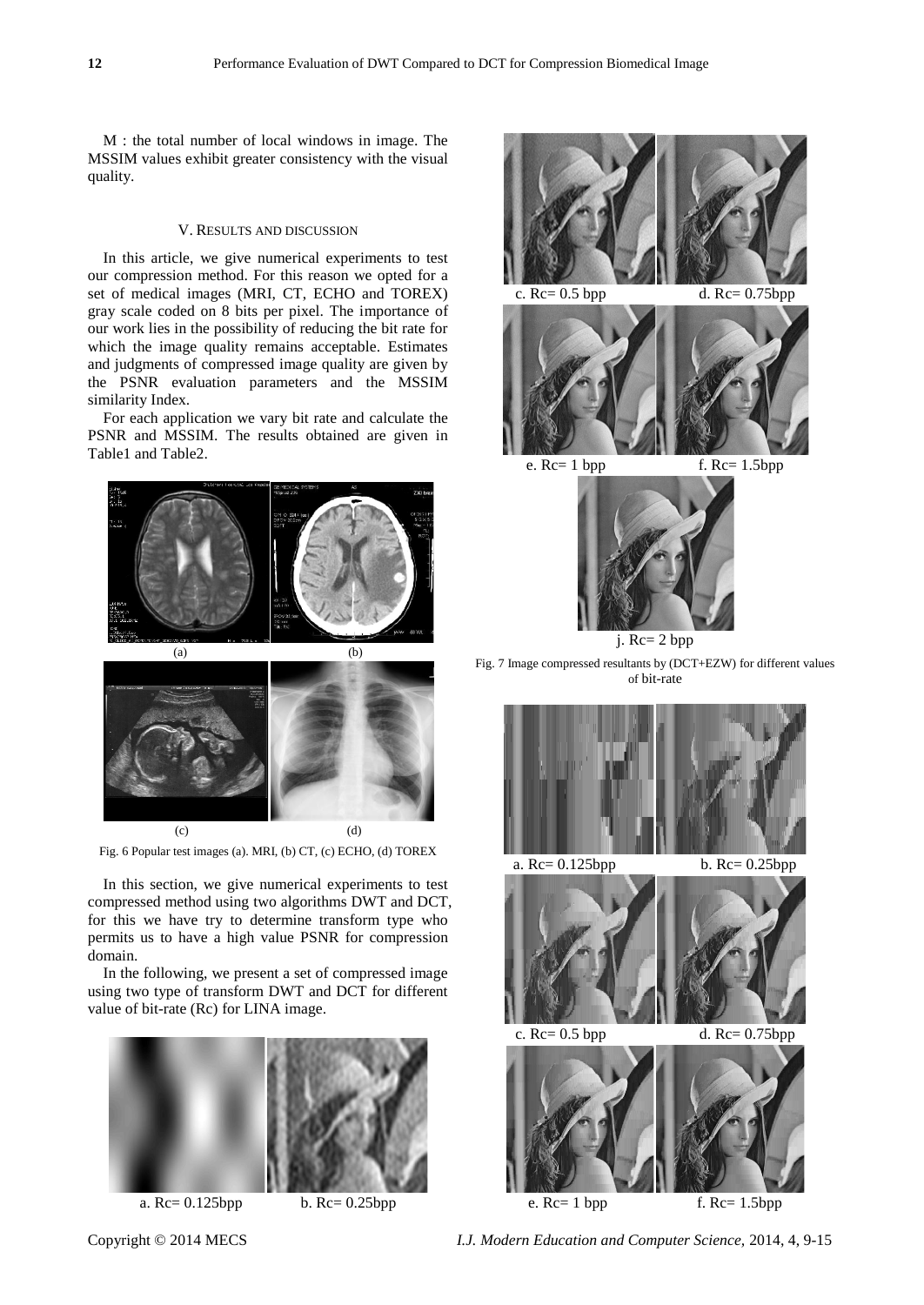

Fig. 8 Image compressed resultants by (DWT+EZW) for different values of bit-rate



Fig 9. Numerical results PSNR of compression images by DCT and DWT transform coupled with EZW coder



Fig 10. Numerical results MSSIM of compression images by DCT and DWT transform coupled with EZW coder

Visually, from the two curves, it is clearly that the (DWT+EZW) algorithm allows us to have a good image reconstruction so a better image visual quality and this is proved by the large values of the parameters evaluation

After displaying the performance of the compression wavelet to natural image (LINA), now we apply our compression algorithm (DWT+EZW) to the medical and satellite image. To do so, we opted for a set of images of size 512x512 (grayscale) encoded on 8bpp.

The results are present in the following figure.



PSNR= 26.6373bpp MSSIM= 0.6720



PSNR= 27.3487bpp MSSIM=0.7133



PSNR= 29.0643bpp MSSIM=0.7624



PSNR= 34.0383bpp MSSIM=0.8639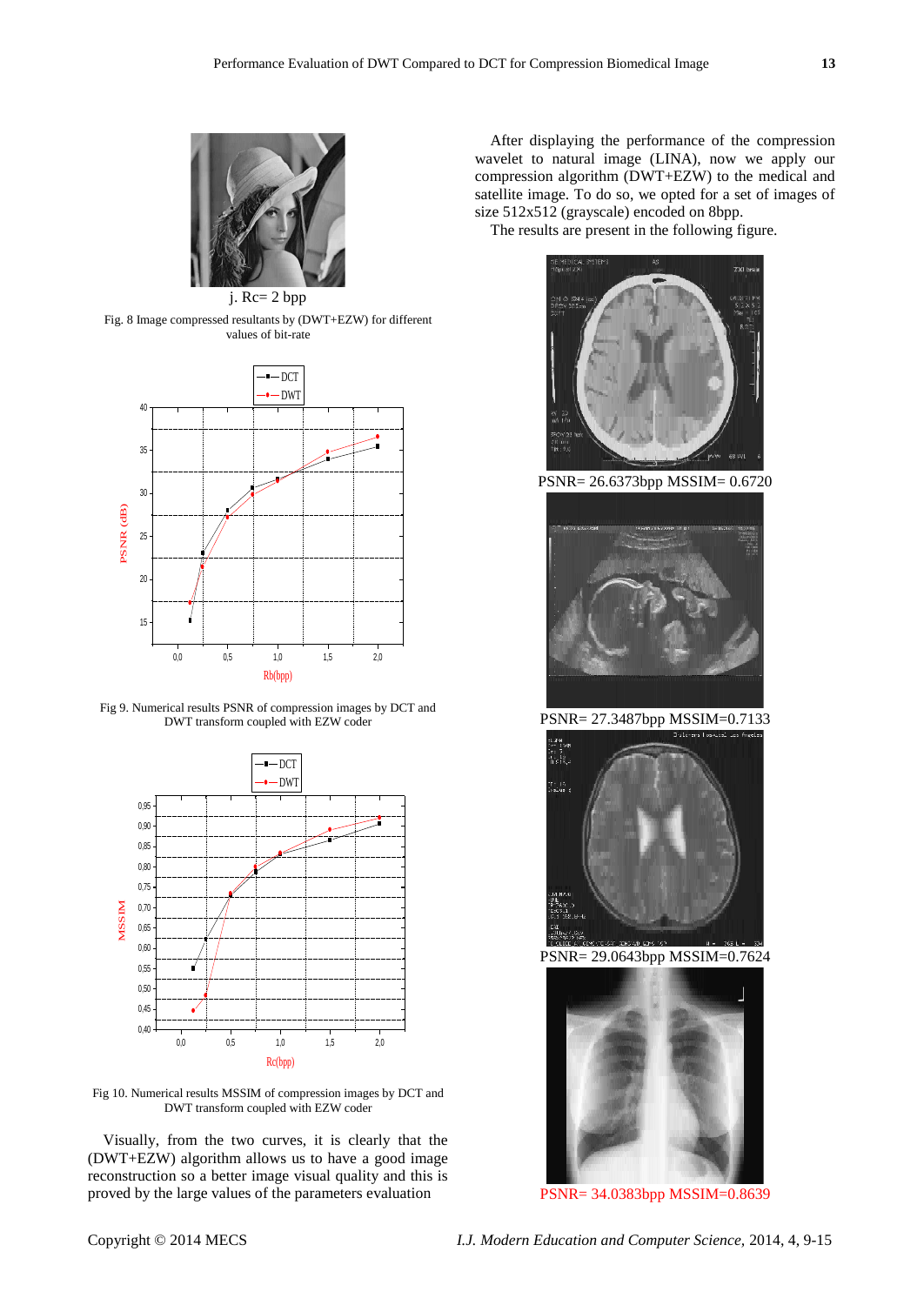

Fig. 11 Image compressed resultants by (DWT+EZW) for Rc=1.5bpp

## VI. CONCLUSION AND FUTURE WORK

In this paper, the compressed algorithm is applied for each image type. To facilitate the obtained of the best visual quality image, an algorithm of compression was coupled by preferment transform based on the decomposition in three directions (H, V and D), this transform is nominated by Discrete wavelet transform (DWT). Due to the structure of this transform, an adaptation of the algorithm (Transform and Coder) was given. The simulation over compressing a set of natural and medical images gray level size 512x 512 encoded on 8 bits per pixel, DWT permits to achieve higher PSNR and MSSIM value compared with DCT transform , and for all considered images type, the proposed algorithm is outperforms for medical image type TOREX.

In the future we are going to work into defining a strategy to exploit the wavelet transform for color image compression.

## ACKNOWLEDGMENT

The authors would like to thank the anonymous reviewers for their careful reading of this article and for their helpful comments.

#### REFERENCES

- [1] B.Aoued, "Technique de compression d'images", Office des publications universitaires, Alger, 2004.
- [2] ABRY P, SELLAN F "The wavelet-based synthesis for Fractal Brownian Motion proposed by F.Sellan and Y.Meyer-emarks and fast implementation", Applied and comp. Harmonic An., Vol.3,1996.
- [3] ABRAMOVIC F, BAILEY T, C, SAPATINAS T, "wavelet analysis and its statistical applications", The Statistician, vol.49, 2000.
- [4] John Watkinson, " La réduction de débit en audio et vidéo", éditions eyrolles, ISBN 2-22-09814-6, 1998.
- [5] WITTENS I, NEAL R, CLEARY J, "Arithmitic coding for data compression", comm.of the ACM, vol.30,n°6, 1987.
- [6] HOWARD P.G, WITTER G.S,"Practical Implimentations of arithmetic coding in image and text compression", kluwer academic publisher, 1992.
- [7] HUFFMAN D.A, "A method for the construction of minimum redundancy codes", Proc. Of IRE, n°40, 1952.
- [8] W.S. Geisler, M.S. Banks, "Visual Performance, Handbook of Optics", Vol. 1, McGraw-Hill, NY, USA, 1995.
- [9] A.B. Watson, L.B. Kreslake, "Measurement of Visual Impairment Scales for Digital Video, Human Vision and Electronic Imaging", Conference, San Jose, CA, USA, SPIE Vol. 4299, Jan. 2001, 2001, pp. 79 – 89.
- [10] Eugene K. Yen and Roger G. Johnston, "The Ineffectiveness of the Correlation Coefficient for Image Comparisons", Vulnerability Assessment Team, Los Alamos National Laboratory, MS J565, Los Alamos, New Mexico 87545.

#### **Authors' Profiles**



**Mohammed BELADGHAM** was born in Tlemcen, Algeria; he's received the electrical engineering diploma from university of Tlemcen, Algeria, and then a Magister in signals and systems from university of Tlemcen, Algeria and the Ph.D degree in Electronics from the University of Tlemcen (Algeria), in

2012. His research interests are Image processing, Medical image compression, wavelets transform and optimal encoder.



**Yassine HABCHI** was born in Mechria, Algeria, received his Bachelor (2005) and Engineers (2010) degree in Electrical Engineering from Saïda University in Algeria, and his Magister (2013) degree in Electronic from university of Bechar, Algeria.

His current research interest includes Image processing, Medical image compression, Second generation wavelets and applications and optimal encoder.



**A. [MOULAY](http://moul.iv/) LAKHDAR** I got my Engineering Degree in Telecommunication in 2000 at the Institute of Telecommunications in Oran. Magister was my second degree in Signal and telecom at Djillali LIABES university of Sidi Bel Abbes in 2003. From 2004 to this day I work

in the Bechar University as lecturer. Since May 2009, I graduated PhD Es Sciences at the of Sidi Bel Abbes. I do my research at the Bechar University and Communications, Architecture and Media Laboratory (CAMR) (Djillali LIABES University). His research interests are Image transmission, Image processing, and digital transmission performances.



**Abdesselam Bassou** was born in Bechar, Algeria. He received the Dipl.El.-Ing. Degree from the University of Tlemcen, Algeria in 1997, his Master from the University of Sidi Bel Abbes, Algeria in 2000, and his Doctoral degree Es Science from the University of Sidi Bel Abbes, Algeria in 2006. Actually, He is

an Associate Professor at University of Bechar, Algeria. His main interests are digital signal processing, turbo encoding